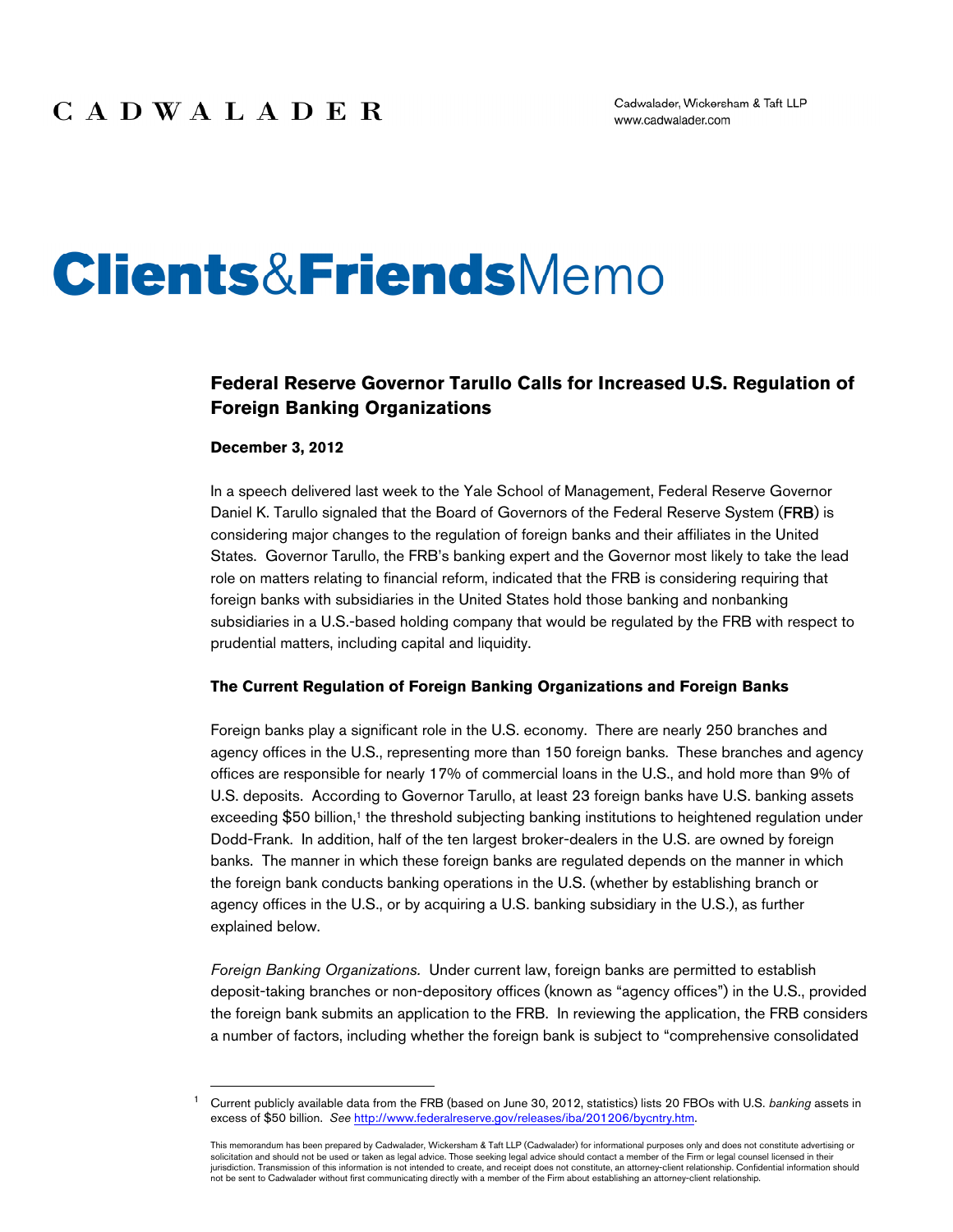supervision" (CCS) by its home country regulator.<sup>2</sup> Assuming the FRB approves the creation of a branch or agency office, the branch or agency office must then, in the case of a state branch or agency office, be approved by a state banking department or, in the case of a Federal branch or agency office, be approved by the Office of the Comptroller of the Currency (OCC).

The branch or agency office must then adhere generally to the activity requirements applicable to state or Federally-chartered national banks, as appropriate,<sup>3</sup> is subject to U.S. reserve requirements,4 and is examined by the FRB and either the OCC or the state banking department, as appropriate,<sup>5</sup> but the branch or agency office is not a separately capitalized entity and is not itself subject to standalone capital regulation. However, a Federal branch or agency office is required to maintain certain liquid assets in an account with a U.S. depository institution, known as a *capital equivalency deposit*; the amount of the deposit is required to be at least 5% of the assets of the branch or agency office, or the capital that would be required if it were a freestanding national bank.<sup>6</sup> The insolvency of such branches or agency offices is not governed by the Bankruptcy Code but rather by special insolvency regimes under federal or state banking law.<sup>7</sup>

Foreign banks that obtain approval to establish a branch or agency office (or a banking subsidiary) in the U.S., referred to as "foreign banking organizations" (FBOs), are required to comply with the Bank Holding Company Act as if they are a bank holding company. As a result, FBOs are subject to examination and supervision by the FRB (although the FRB largely confines itself to the FBO's U.S. operations), and the U.S. activities of the FBO are required to comply with the activity restrictions of the Bank Holding Company Act (and therefore cannot engage in nonfinancial activities in the U.S. and cannot engage in certain insurance and securities activities in the U.S. unless the FBO becomes a "financial holding company" (FHC)).

In considering any application by a foreign bank to establish a branch or agency office in the United States, the FRB requires the foreign bank's capital ratio to be equivalent, but not identical, to the minimum ratio required of a U.S. bank. For foreign banks whose home country has adopted Baselcompliant capital regulations, the FRB permits the foreign bank to calculate its capital ratios consistent with the home country standards. With respect to a foreign bank whose home country

<sup>&</sup>lt;sup>2</sup> The CCS requirement and the requirement for FRB approval of a branch or agency office were added by the Foreign Bank Supervision Enhancement Act of 1991.

<sup>3</sup> *See, e.g.,* 12 U.S.C. §§ 3102(b), 3105(h).

<sup>4</sup> *See* 12 U.S.C. § 3105(a). The reserve requirements apply only if the foreign banking organization has worldwide assets exceeding \$1 billion. *Id.* 

<sup>5</sup> *See* 12 U.S.C. § 3105(c).

<sup>6 12</sup> U.S.C. § 3102(g). State branches and agency offices are subject to similar requirements under State law. *See, e.g.,* N.Y. Banking Law § 202-b.

<sup>7</sup> *See* 12 U.S.C. § 3102(j); *see generally* N.Y. Banking Law, Article 13.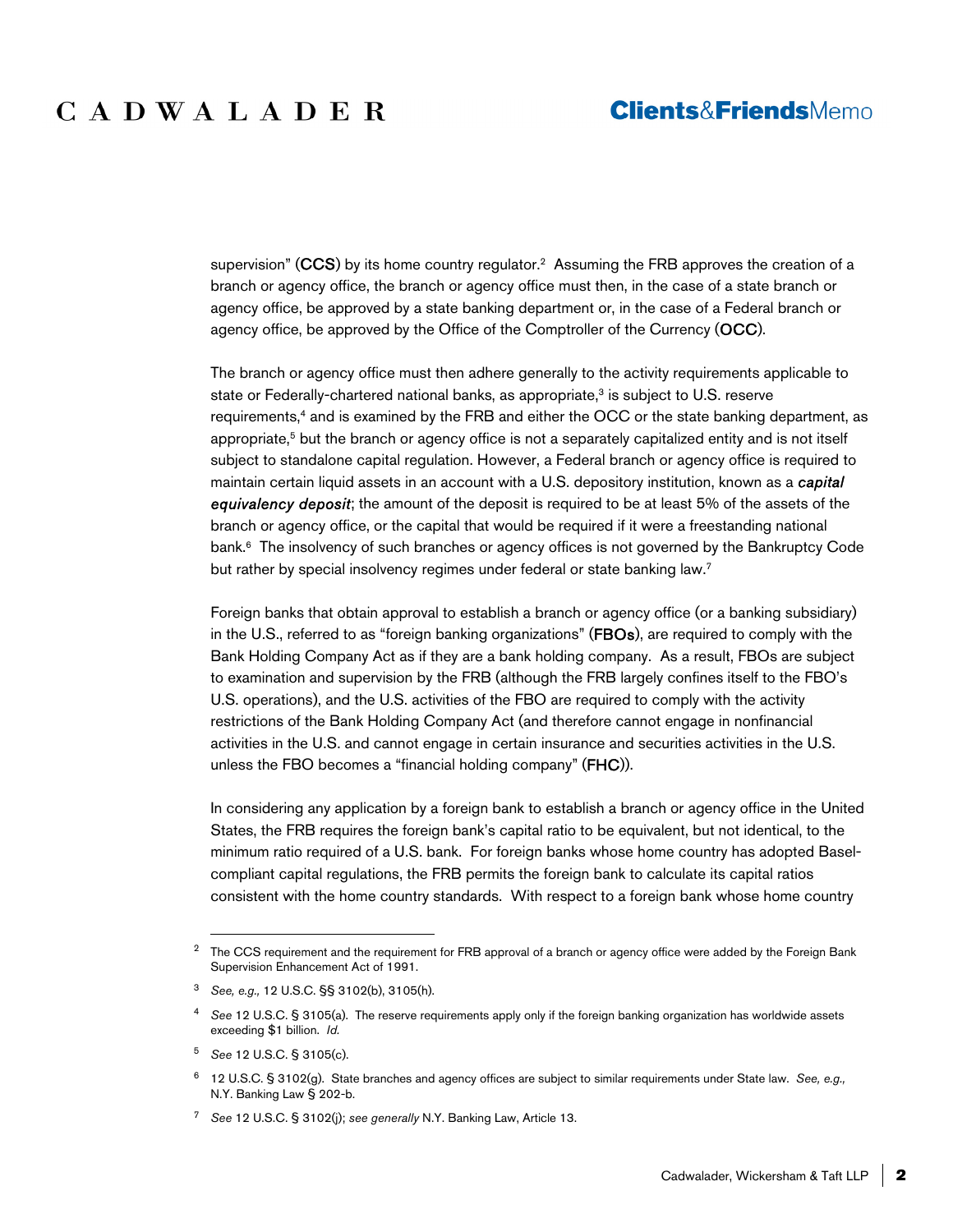## **Clients&FriendsMemo**

is not Basel-compliant, the FRB must make a determination whether its capital is consistent with the level of capital required of U.S. banking organizations generally.<sup>8</sup>

*FBOs with U.S. Banking Subsidiaries.* If the foreign bank has a U.S. banking subsidiary (i.e., a separate national bank, state-chartered bank, or thrift organized under state or federal law), U.S. law directly regulates the capital of the U.S. banking operations, and the U.S. banking subsidiary of course must comply with capital ratios applicable to U.S. banks generally. If the U.S. banking subsidiary is held via an intermediate U.S. bank holding company, the FRB historically has *not* required the intermediate bank holding company to comply with U.S. capital requirements. This FRB policy, known as SR 01-01, currently waives the capital requirements otherwise applicable to these intermediate bank holding companies.9 However, a provision of Dodd-Frank (known as the Collins Amendment) will require that all bank holding companies meet the capital standards applicable to depository institutions generally and thus overrides SR 01-01; the Collins Amendment specifically requires that FBOs that have relied on SR 01-01 with respect to their U.S. intermediate bank holding companies must come into compliance with applicable capital requirements by July 2015.10

The Dodd-Frank Act has several provisions designed to tighten the regulation of FBOs. As mentioned previously, the Collins Amendment will require FBOs with U.S. banking holding company subsidiaries to increase capital in these U.S. banking holding companies commensurate with the capital requirements applicable to U.S. depository institutions generally, effective July 2015. In addition, the Dodd-Frank Act also authorized the FRB to adopt various "prudential regulations" on bank holding companies with assets above \$50 billion, including FBOs. These prudential regulations include increased capital requirements, leverage limits, liquidity requirements, risk

 <sup>8 12</sup> C.F.R. § 225.2(r).

 $9$  FRB Supervision & Regulation Letter 01-01 (Jan. 5, 2001). SR 01-01 is applicable only if the FBO has met the standards of, and has elected to be, a "financial holding company." An FBO that is not a financial holding company may not rely on SR 01-01.

<sup>&</sup>lt;sup>10</sup> 12 U.S.C. § 5371(b)(4)(E) (as added by Dodd-Frank Act § 171(b)(4)(E)).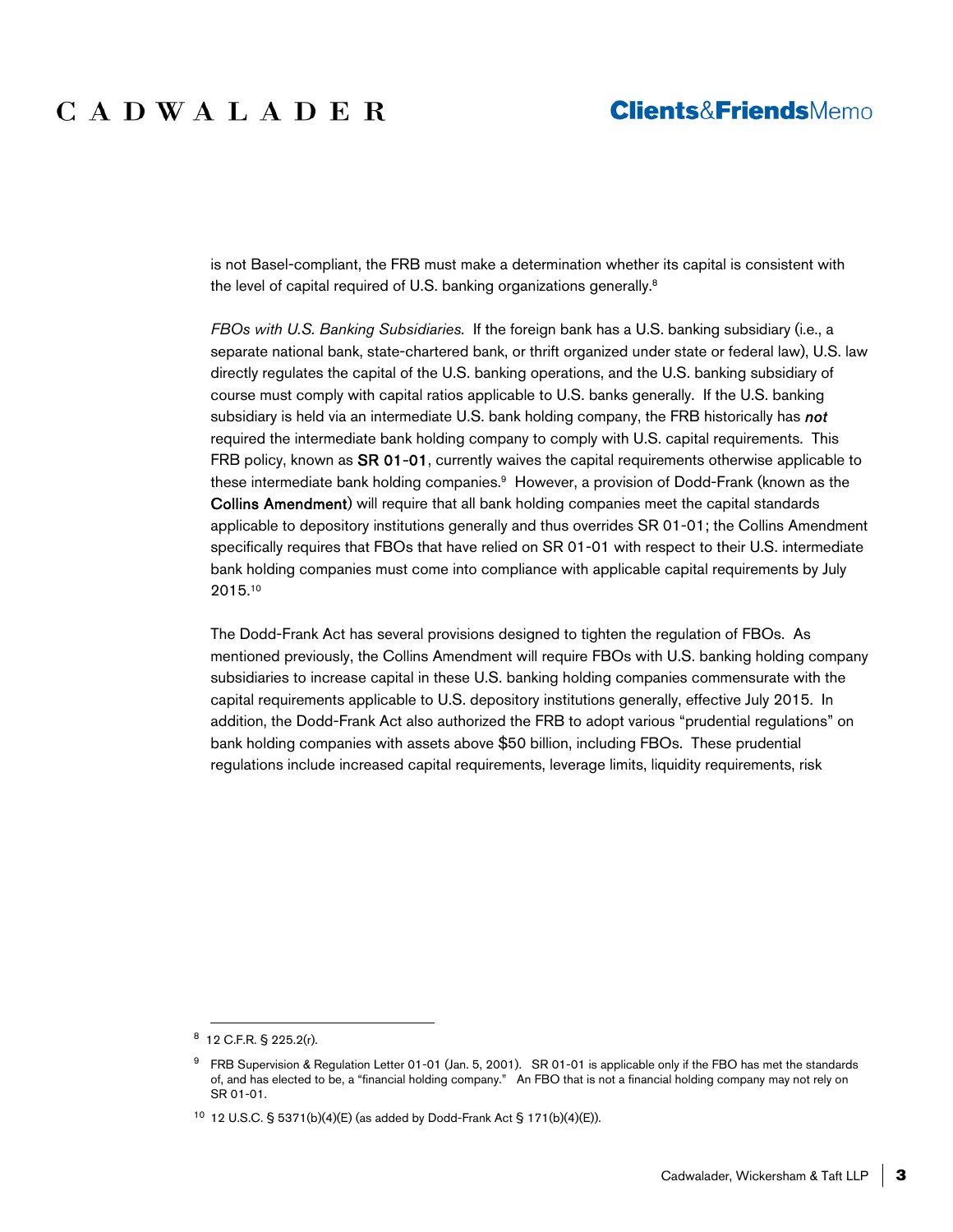## **Clients&FriendsMemo**

management requirements, resolution planning, credit exposure reports, and early remediation requirements.11

*Non-FBO Foreign Banks.* Foreign banks that do not establish a branch, agency office, or banking subsidiary in the U.S. (and thus are not FBOs) are subject to little U.S. banking regulation. These foreign banks historically are not subject to any capital regulation in the U.S. and are not required to conform the activities of their U.S. subsidiaries to the requirements of the Bank Holding Company Act.

#### **The Tarullo Speech**

At the Yale School of Management, Governor Tarullo outlined what he termed a "practical and reasonable way forward" in the U.S. regulation of foreign banks. Governor Tarullo noted that the profile of foreign bank operations in the United States changed significantly in the run-up to the financial crisis, shifting from a "lending branch" model to a "funding branch" model, in which U.S. branches of foreign banks began borrowing large amounts of U.S. dollars "to upstream to their parents." The financial crisis, Governor Tarullo argued, has served to reveal the financial stability risks associated with the foreign banking model as it has evolved in the United States. One of these dangers, Governor Tarullo noted, is that a global bank's capital and liquidity can end up "trapped at the home entity" in the event of a failure.

Governor Tarullo stated that as a result of the changes in the activities of foreign banks and the risks attendant to those changes, regulators will need to adjust the regimes applicable to foreign banks. In particular, Governor Tarullo outlined the following prospective changes:

 A "more uniform structure" for the "largest" U.S. operations of foreign banks, which would require that they establish a top-tier U.S. *intermediate holding company* (IHC) over all U.S. bank and non-bank subsidiaries. Governor Tarullo argued that this would allow for more consistent supervision across foreign banks, and would also reduce the ability of

 <sup>11</sup> *See* 12 U.S.C. §§ 5365 & 5366 (as added by Dodd-Frank Act §§ 165 & 166). While the FRB has issued proposed prudential regulations, these proposals would not apply to FBOs. Instead, the FRB indicated that it would issue a separate proposed regulation with respect to prudential regulation of FBOs. See Board of Governors of the Federal Reserve System, Proposed Regulation, Enhanced Prudential Standards and Early Remediation Requirements for Covered Companies, 77 Fed Reg. 594 (Jan. 5, 2012). The FRB's stress testing regulations, which have been issued in final form, also do not apply to FBOs (other than with respect to any U.S. subsidiary bank holding company). See Board of Governors of the Federal Reserve System, Final Regulation, Annual Company-Run Stress Test Requirements for Banking Organizations With Total Consolidated Assets Over \$10 Billion Other Than Covered Companies, 77 Fed. Reg. 62396 (Oct. 12, 2012); Board of Governors of the Federal Reserve System, Final Regulation, Supervisory and Company-Run Stress Test Requirements for Covered Companies, 77 Fed. Reg. 62378 (Oct. 12, 2012). Again, the FRB indicated that it would issue a separate regulations with respect to stress-testing by FBOs. On the other hand, the FRB has finalized its living will regulations required by Section 165(d), which do apply to the U.S. operations of FBOs. See Board of Governors of the Federal Reserve System, Final Regulation, Resolution Plans Required, 76 Fed Reg. 67323 (Nov. 1, 2011).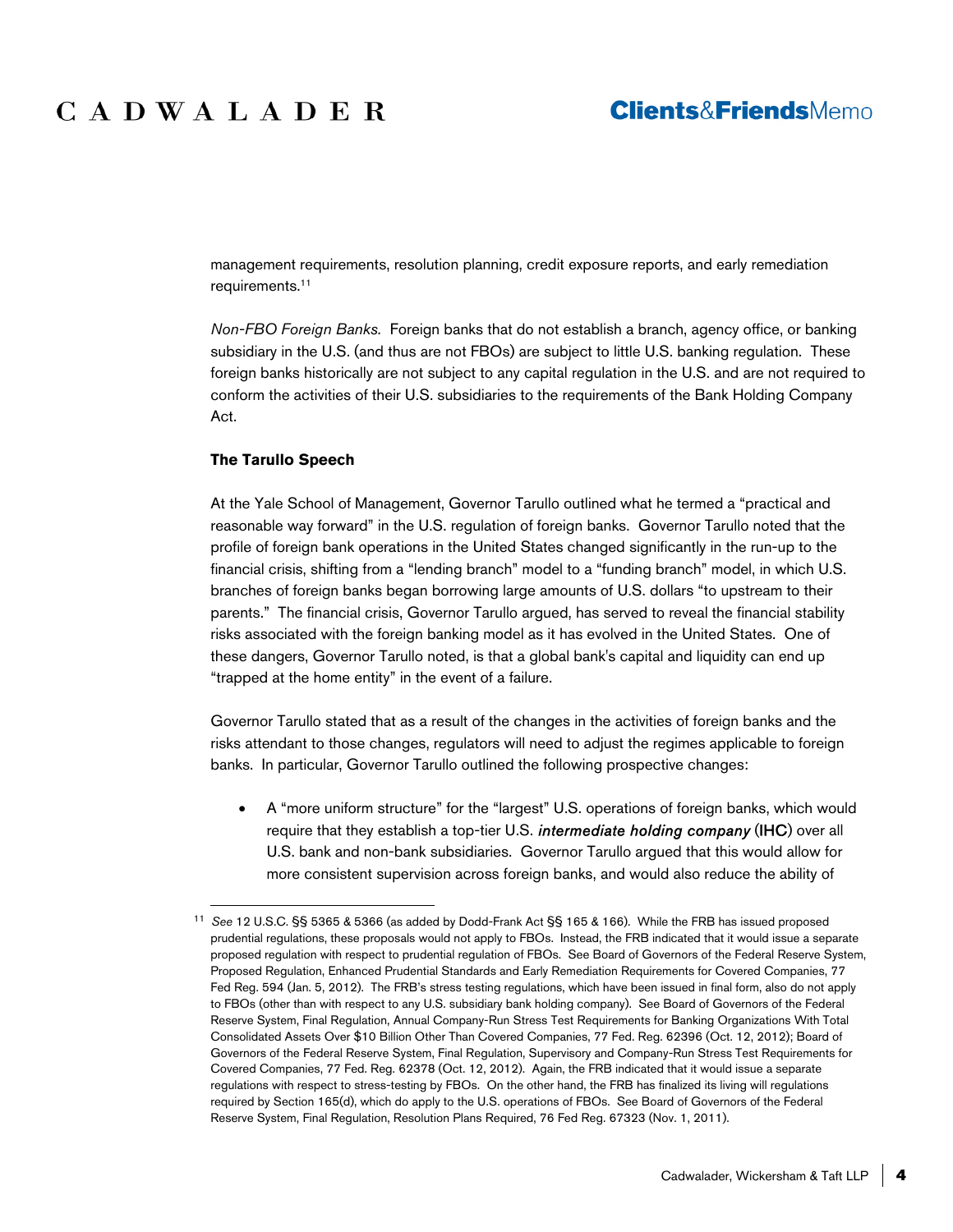## **Clients&FriendsMemo**

foreign banks to avoid U.S. consolidated-capital regulations. The U.S. branches of foreign banks would themselves remain outside the IHC structure.

- The same capital and prudential rules applicable to U.S. bank holding companies would also apply to U.S. IHCs.
- There should be liquidity standards for large U.S. operations of foreign banks (including, apparently, U.S. branches of foreign banks). For IHCs, the standards would be "broadly consistent with the standards the Federal Reserve has proposed for large domestic [bank holding companies]."

Governor Tarullo provided a number of reasons as to why such a shift in U.S. policy is required, including the following: (i) non-U.S. banks have become net borrowers in the U.S., rather than net lenders to the United States; (ii) during the financial crisis, non-U.S. banks were directly supported by the FRB (as well as their home country regulators); (iii) in a future financial crisis, Governor Tarullo believes that non-U.S. governments may be less willing or able to support the U.S. branches of their home country banks, thus increasing their potential need for support from the FRB or the potential that their failure disrupts the U.S. economy; and (iv) non-U.S. banking organizations play a major role in the U.S. banking and securities markets.

Governor Tarullo noted that the Fed expects to issue a notice of proposed rulemaking in line with the basic approach outlined above "in the coming weeks."

#### **Far Reaching Implications**

Governor Tarullo suggests a significant change in the manner in which the U.S. operations of non-U.S. banks are regulated. While his remarks indicate that the changes would apply only to "large" foreign banks, Governor Tarullo does not indicate what that threshold would be. While his remarks imply that the FRB may incorporate the \$50 billion threshold in Dodd-Frank, it is not clear whether this threshold would be measured only against the foreign bank's total worldwide assets, its U.S. assets or its U.S. *banking* assets. That being said, his concerns expressed about the U.S. securities operations of foreign banks, as well as his references to the \$50 billion threshold used in Dodd-Frank, suggest that the FRB is considering a broader measure than just U.S. *banking* assets.12

<sup>&</sup>lt;sup>12</sup> On the other hand, in the footnotes to his remarks, Governor Tarullo does suggest that a worldwide asset test may not be appropriate, either: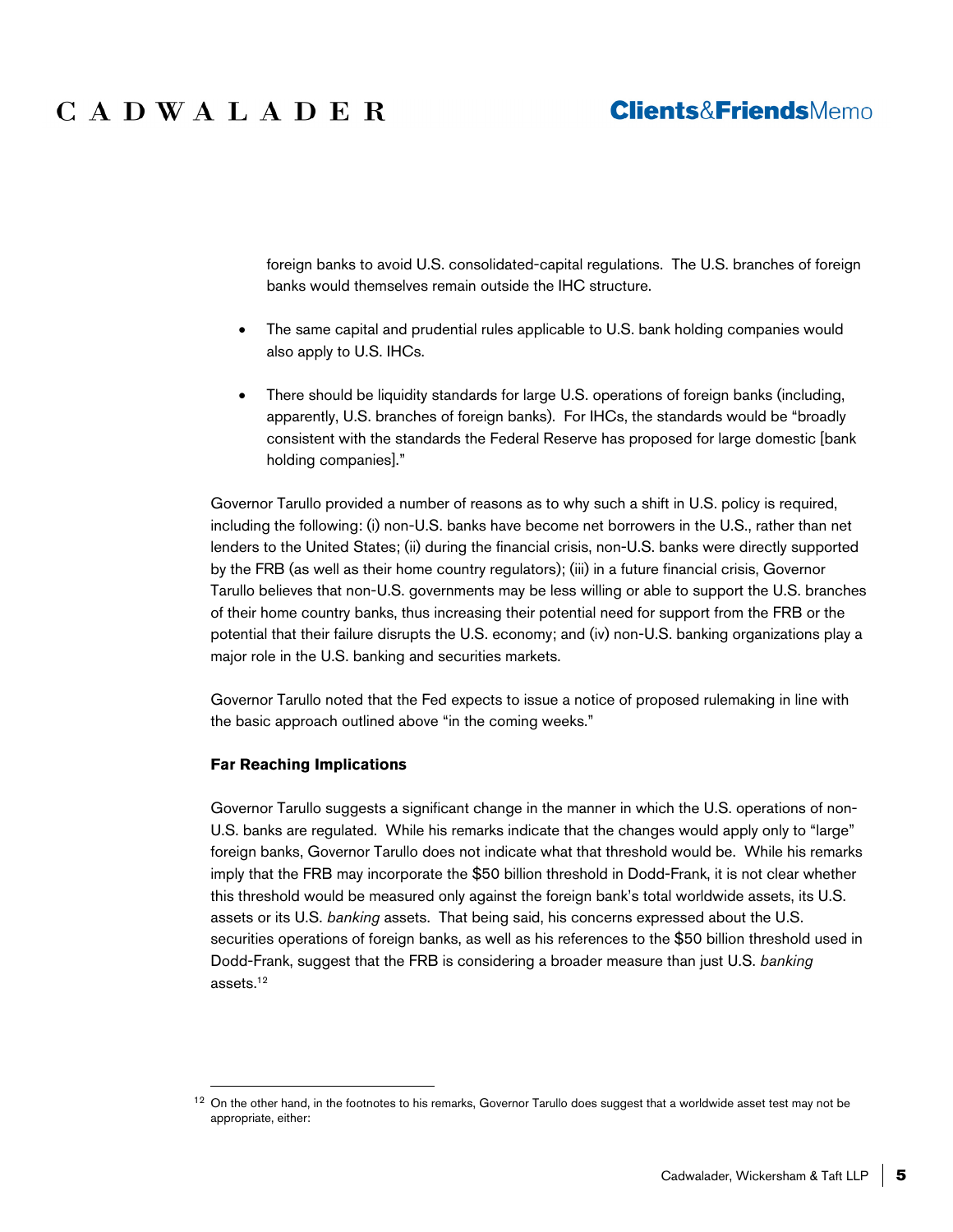## **Clients&FriendsMemo**

For those foreign banks deemed to be large, his remarks foreshadow a number of important changes in U.S. regulation:

- FBOs *with* U.S. banking subsidiaries will be required to maintain an intermediate U.S. bank holding company. This appears to be a direct response to decisions by several FBOs to effect corporate reorganizations so as to hold their U.S. banking subsidiaries directly from abroad, which resulted in the FBOs not being subject to capital requirements that would apply to the U.S. bank holding companies from the repeal of SR 01-01, the Collins Amendment and the rollout of prudential capital requirements on U.S. bank holding companies with assets above \$50 billion.
- FBOs *without* U.S. banking subsidiaries would be required to establish an IHC as a U.S. holding company. While this IHC would not be a *bank* holding company (because it would not own a bank), the IHC would nonetheless be subject to examination and supervision by the FRB, as well as the capital requirements imposed by the Bank Holding Company Act. In addition, the IHC would be subject to the prudential requirements imposed by Dodd-Frank Act Sections 165 & 166 (including increased capital requirements, leverage limits, liquidity requirements, risk management requirements, resolution planning, credit exposure reports, and early remediation requirements). The branches and agency offices of the FBO would exist outside of the IHC structure (and thus remain as a U.S. office of the foreign bank) and would not be subject to new standalone capital requirements, but would be subject to liquidity requirements.
- It is unclear whether, or how, the proposal would apply to non-FBO foreign banks, *i.e.*, foreign banks without a branch or agency office, or banking subsidiary, in the United States. While Governor Tarullo's concerns regarding the risk posed by large U.S. brokerdealer subsidiaries of foreign banks could be construed to apply equally to foreign banks that do not have a U.S. banking presence but conduct other business here, it is not clear whether the FRB can regulate such entities without Congressional action, inasmuch as the International Banking Act confers on the FRB the authority to regulate only those foreign banks that maintain a branch or agency office in the United States. If the FRB does attempt to regulate such non-FBO foreign banks, it would subject such entities to FRB regulation for the first time.

Tarullo Speech, n. 20.

1

Sections 165 and 166 apply to all foreign banks with \$50 billion or more in global consolidated assets and a U.S. banking presence of any size. More than 100 foreign banks operating in the United States would meet this threshold today (source: FR Y-7Q). Whether such a bank with relatively small U.S. operations should be subject to the same prudential requirements as those with U.S. operations in excess of \$50 billion is an open question.